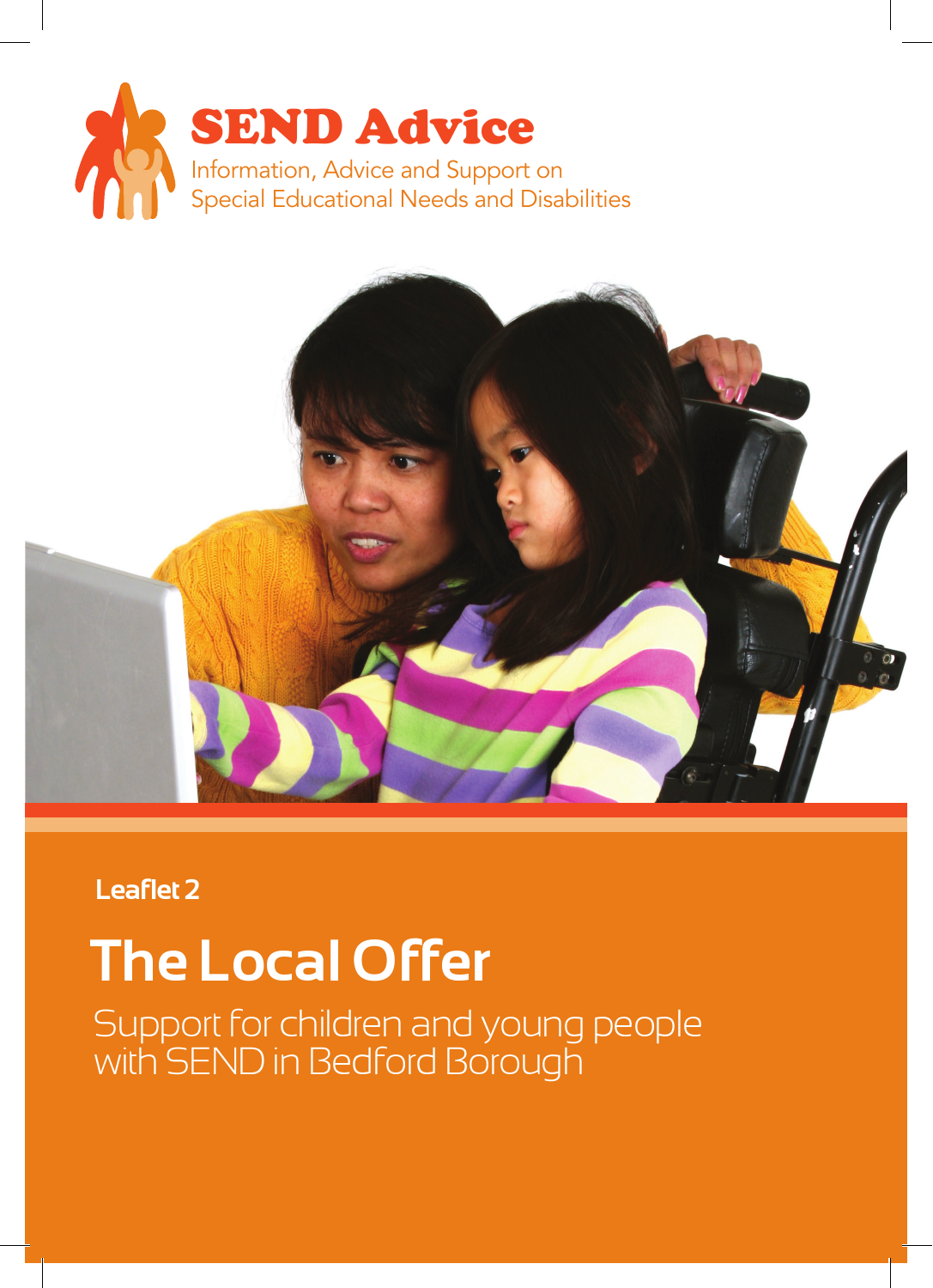## **The Local Offer**

#### What is the Local Offer?

Every local authority must publish a Local Offer. In Bedford this is called Bedford's SEN and DIsability Guide. The Local Offer tells you what support is available for children and young people with special educational needs (SEN) and/or disabilities, and their families. It should include information about education, health and care provision. It should also tell you about training, employment and independent living for young people with special educational needs and/or disabilities. You can find information on the Local Offer for the Bedford Local Authority at www.sendguide.bedford.gov.uk

### Who is it for?

The Local Offer is for:

- children and young people with SEN and/or disabilities from birth to 25
- their parents and carers
- practitioners and professionals.

#### What is the idea?

The Local Offer should:

- make it easier to find out what you need to know
- give you information about what is available
- tell you where you can get further information.

The Local Offer should also make services more responsive to local needs.

The **SEND Code of Practice** says that the Local Offer should:

- *provide clear, comprehensive, accessible and up-to-date information about the available provision and how to access it*
- *make provision more responsive to local needs and aspirations by directly involving disabled children and those with SEN and their parents, and disabled young people and those with SEN, and service providers in its development and review (4.2)*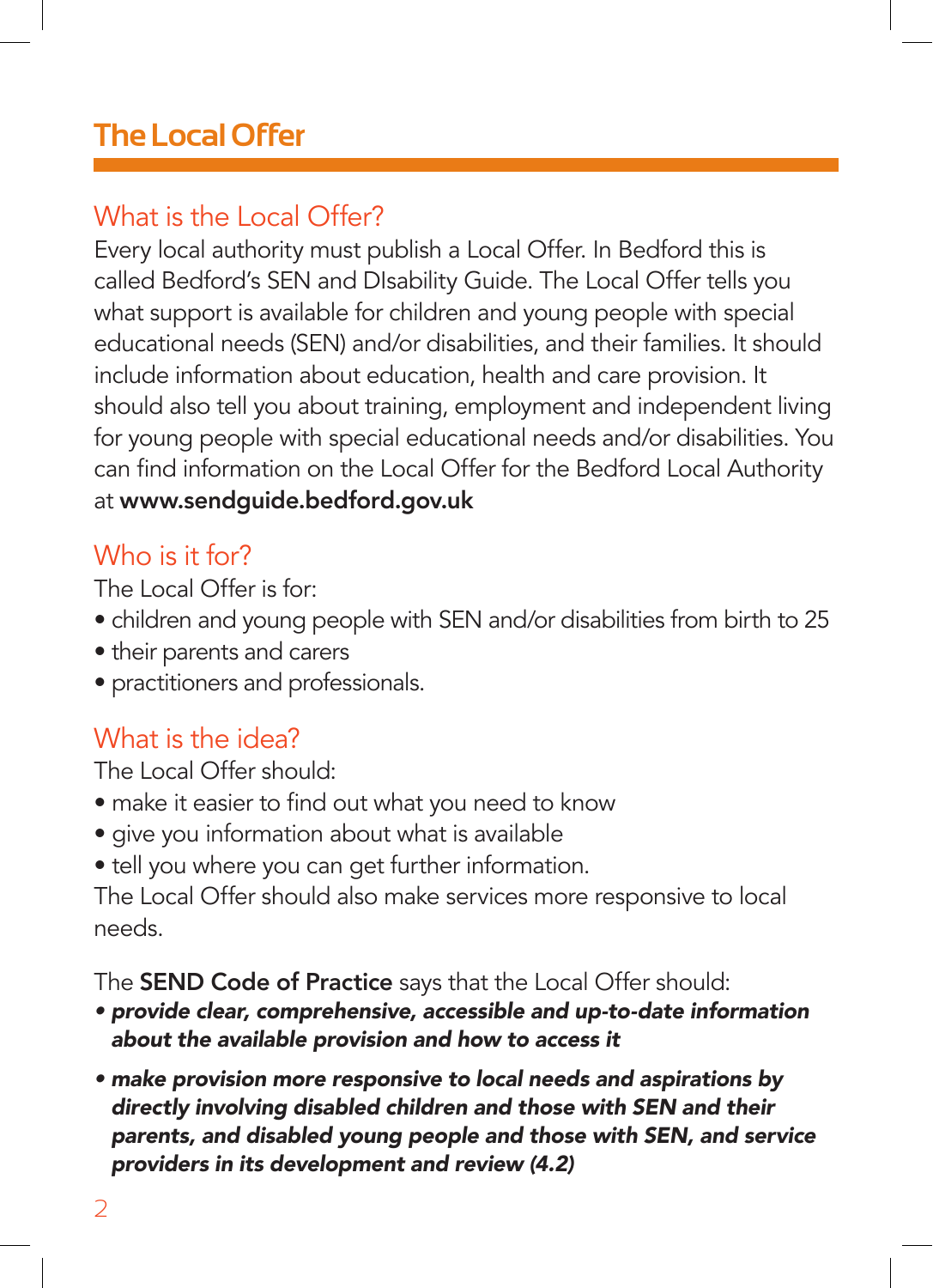### What does it include?

The Local Offer includes information on:

- how children and young peoples' needs are identified
- how their needs are assessed
- the special educational, health and social care provision for children and young people with SEN or disabilities
- opportunities for training and employment
- support for independent living
- how provision is funded
- leisure activities and support groups
- where you can find more information, advice and support
- arrangements for travel
- the help available to resolve disagreements.

The Local Offer must also tell you about services provided outside your area which local people are likely to use. You can find the full list of what must be included in the SEND Code of Practice section 4.30.

#### How can I get involved?

The local authority must involve children and young people with SEN and disabilities, and parents and carers in preparing and reviewing the Local Offer. If you would like to be involved, or make some comments, you can find out more on the Local Offer website at www.sendguide. bedford.gov.uk.

Parents who want to be more involved in developing and reviewing the Local Offer can contact Karen Russell of the Bedford Borough Parent Carer Forum at karenrussell.bbpcf@gmail.com

Children and young people who want to be more involved in developing and reviewing the Local Offer can contact localoffer@bedford.gov.uk, or phone 01234 276 054.

The local authority must publish what children, young people and parents tell them about the Local Offer. It must also say clearly what it will do about the comments it has received.